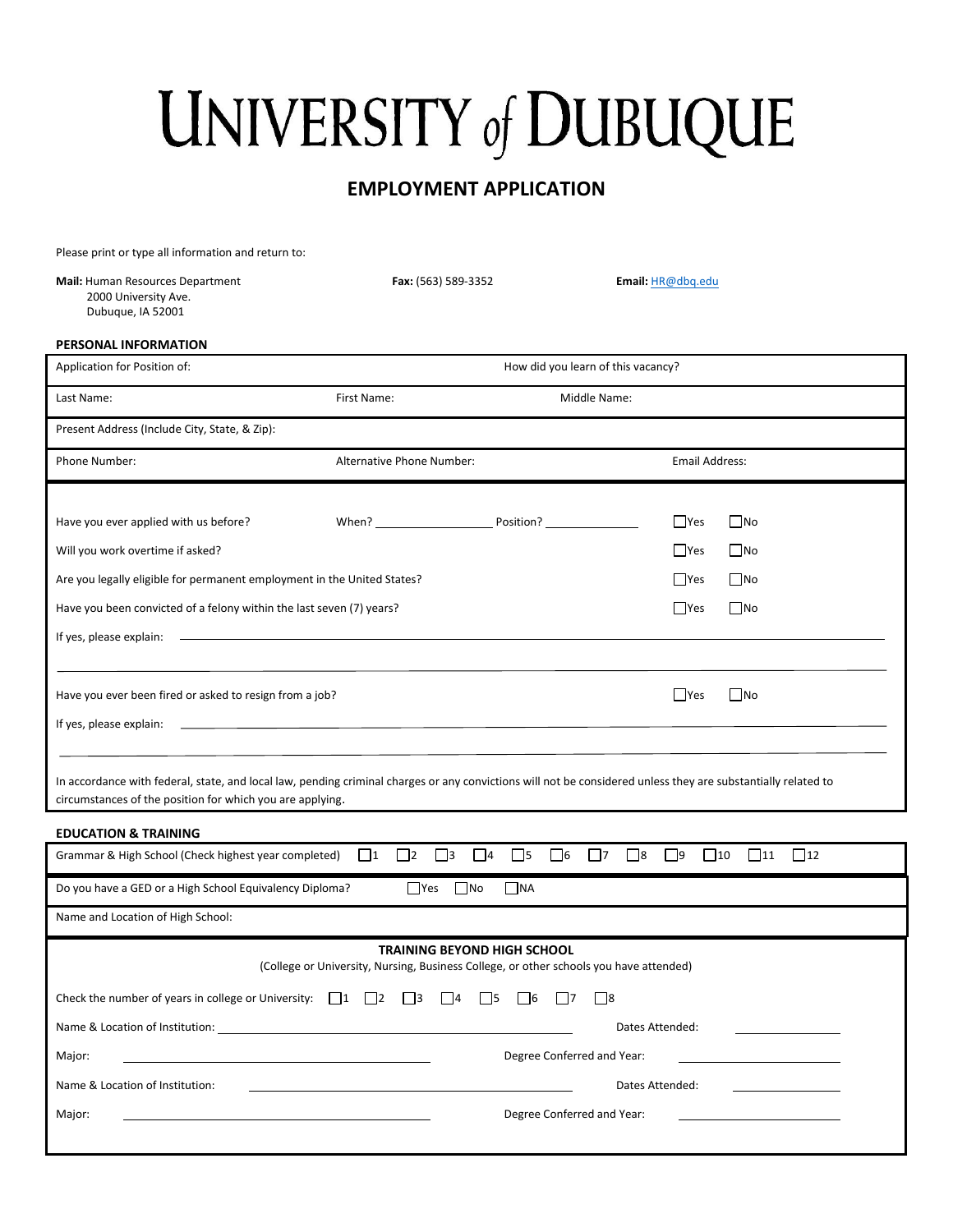#### **EDUCATION & TRAINING- CONTINUED**

Describe any education or training not covered above (vocational school, correspondence courses, service schools, in-service training), which you feel is relevant to the job for which you are applying. Include relevant licenses, certificates or other information you feel might be pertinent to the position. (BE SPECIFIC)

#### **WORK EXPERIENCE**

Provide a complete description of your job duties. This information will be used to determine if you meet the minimum job qualifications. Be specific. Start with your most recent job. List ALL of your employment history. (Additional employment data may be attached on a separate sheet.) Be certain to include service in the Armed Forces.

| Employer:                          | Dates of Employment: | Salary: |
|------------------------------------|----------------------|---------|
| Position:                          | Reason for Leaving:  |         |
| Name & Phone number of Supervisor: |                      |         |
| Major Duties:                      |                      |         |
|                                    |                      |         |
|                                    |                      |         |
|                                    |                      |         |

| Employer:                          | Dates of Employment: | Salary: |
|------------------------------------|----------------------|---------|
| Position:                          | Reason for Leaving:  |         |
| Name & Phone number of Supervisor: |                      |         |
| Major Duties:                      |                      |         |
|                                    |                      |         |
|                                    |                      |         |
|                                    |                      |         |

| Employer:                          | Dates of Employment: | Salary: |
|------------------------------------|----------------------|---------|
| Position:                          | Reason for Leaving:  |         |
| Name & Phone number of Supervisor: |                      |         |
| Major Duties:                      |                      |         |
|                                    |                      |         |
|                                    |                      |         |
|                                    |                      |         |

| If presently employed, may we contact your employer? $\Box$ Yes $\Box$ No |  |  |
|---------------------------------------------------------------------------|--|--|
|---------------------------------------------------------------------------|--|--|

### **PROFESSIONAL REFERENCES**

| Name: | Address: | Phone #: |
|-------|----------|----------|
| Name: | Address: | Phone #: |
| Name: | Address: | Phone #: |